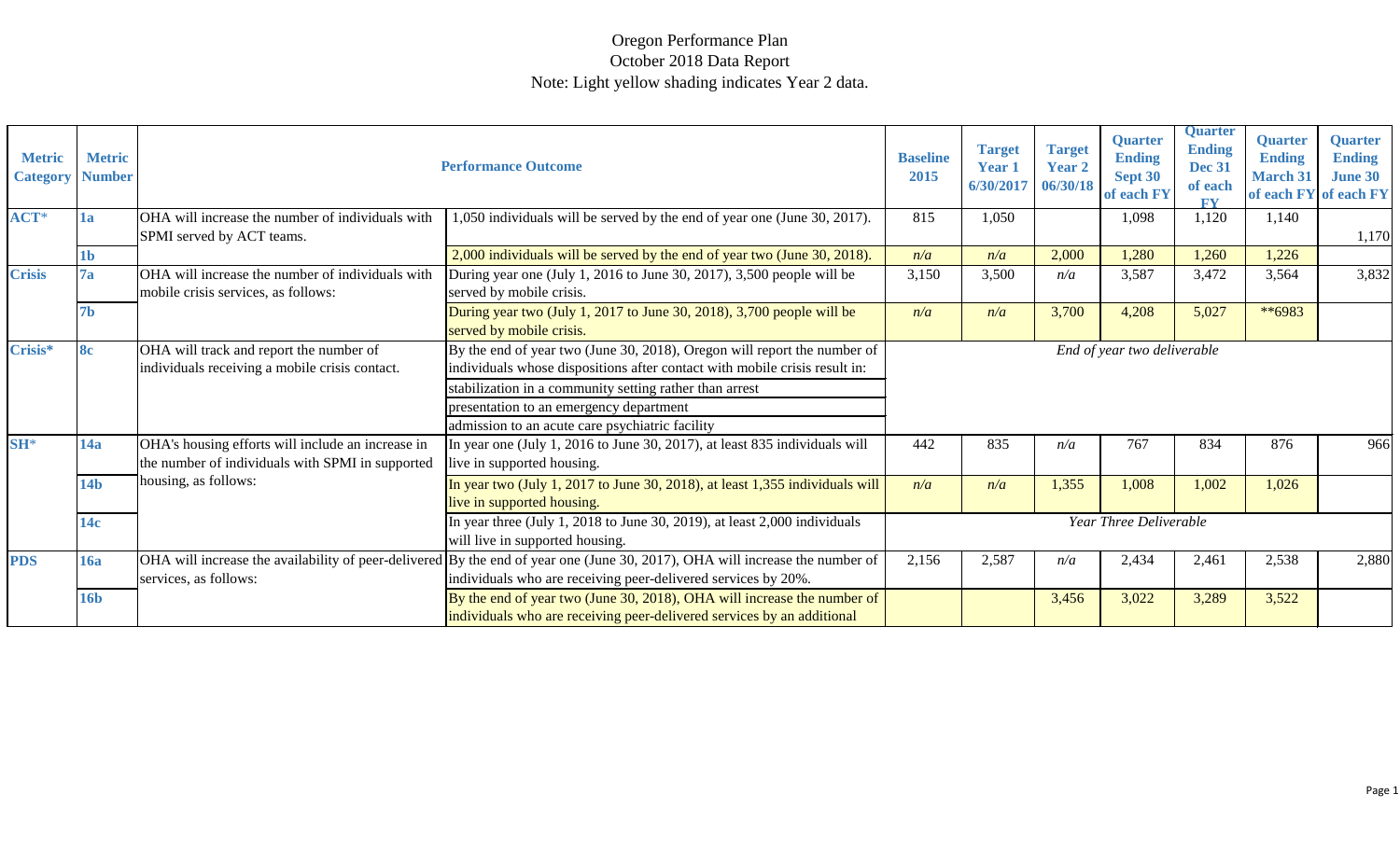#### Oregon Performance Plan October 2018 Data Report Note: Light yellow shading indicates Year 2 data.

| <b>Metric</b><br><b>Category</b> | <b>Metric</b><br><b>Number</b> |                                                                                                               | <b>Performance Outcome</b>                                                                                                                                                                                                 | <b>Baseline</b><br>2015                     | <b>Target</b><br><b>Year 1</b><br>6/30/2017 | <b>Target</b><br><b>Year 2</b><br>06/30/18 | Quarter<br><b>Ending</b><br>Sept 30<br>of each FY | <b>Quarter</b><br><b>Ending</b><br><b>Dec 31</b><br>of each<br><b>FY</b> | <b>Quarter</b><br><b>Ending</b><br><b>March 31</b><br>of each FY | <b>Quarter</b><br><b>Ending</b><br><b>June 30</b><br>of each FY |
|----------------------------------|--------------------------------|---------------------------------------------------------------------------------------------------------------|----------------------------------------------------------------------------------------------------------------------------------------------------------------------------------------------------------------------------|---------------------------------------------|---------------------------------------------|--------------------------------------------|---------------------------------------------------|--------------------------------------------------------------------------|------------------------------------------------------------------|-----------------------------------------------------------------|
| <b>OSH</b>                       | 20a                            | Discharge from OSH will occur as soon as an<br>individual is ready to return to the community, as<br>follows: | By the end of year one (June 30, 2017), $75\%$ of individuals who are<br>Ready to Place/Ready to Transition will be discharged within 30 calendar<br>days of placement on that list.                                       | 51.7%                                       | 75.0%                                       | n/a                                        | 55.4%                                             | 59.6%                                                                    | 61.6%                                                            | 61.3%                                                           |
|                                  | 20 <sub>b</sub>                |                                                                                                               | By the end of year two (June 30, 2018), 85% of individuals who are<br>Ready to Place/Ready to Transition will be discharged within 25 calendar<br>days of placement on that list.                                          | 61.3%                                       | n/a                                         | 85.0%                                      | 53.9%                                             | 49.0%                                                                    | 47.1%                                                            |                                                                 |
|                                  | 20c                            |                                                                                                               | By the end of year three (June 30, 2019), 90% of individuals who are<br>Ready to Place/Ready to Transition will be discharged within 20 calendar<br>days of placement on that list.                                        | 57.7%                                       | n/a                                         | n/a                                        |                                                   |                                                                          | Year Three Deliverable                                           |                                                                 |
|                                  | 20e                            |                                                                                                               | OSH will track and report discharges that are extended to and occur on<br>the business day following a weekend day or holiday. (FY1)                                                                                       | <b>Baseline</b><br><b>Not</b><br>Applicable | Measure<br>without<br>Target                | n/a                                        | 0                                                 |                                                                          |                                                                  |                                                                 |
|                                  |                                |                                                                                                               | OSH will track and report discharges that are extended to and occur on<br>the business day following a weekend day or holiday. (FY2)                                                                                       | n/a                                         | n/a                                         | n/a                                        | 5 <sup>5</sup>                                    | $\overline{2}$                                                           | $\overline{3}$                                                   |                                                                 |
| <b>OSH</b>                       | 24                             |                                                                                                               | At the end of year one (June 30, 2017), OSH will discharge 90% of<br>individuals within 120 days of admission.(FY1)                                                                                                        | 37.8%                                       | 90.0%                                       | n/a                                        | 41.5%                                             | 41.7%                                                                    | 46.4%                                                            | 46.9%                                                           |
|                                  |                                |                                                                                                               | At the end of year one (June 30, 2017), OSH will discharge 90% of<br>individuals within 120 days of admission.(FY2)                                                                                                        |                                             |                                             | 90.0%                                      | 46.5%                                             | 47.8%                                                                    | 48.6%                                                            |                                                                 |
| <b>ACUTE</b>                     | 29a                            |                                                                                                               | By the end of year one, (June 30, 2017), 60% of individuals discharged<br>from an acute care psychiatric facility will receive a warm handoff to a<br>community case manager, peer bridger, or other community provider.   | <b>Baseline</b><br>Not<br>Applicable        | 60%                                         |                                            |                                                   | Not Available                                                            |                                                                  |                                                                 |
|                                  | 29 <sub>b</sub>                |                                                                                                               | By the end of year two, (June 30, 2018), 75% of individuals discharged<br>from an acute care psychiatric facility will receive a warm handoff to a<br>community case manager, peer bridger, or other community provider.   |                                             |                                             | 75.0%                                      | 21.4%                                             | 27.7%                                                                    | 29.0%                                                            |                                                                 |
|                                  | 29c                            |                                                                                                               | By the end of year three, (June 30, 2019), 85% of individuals discharged<br>from an acute care psychiatric facility will receive a warm handoff to a<br>community case manager, peer bridger, or other community provider. |                                             |                                             |                                            | Year Three Deliverable                            |                                                                          |                                                                  |                                                                 |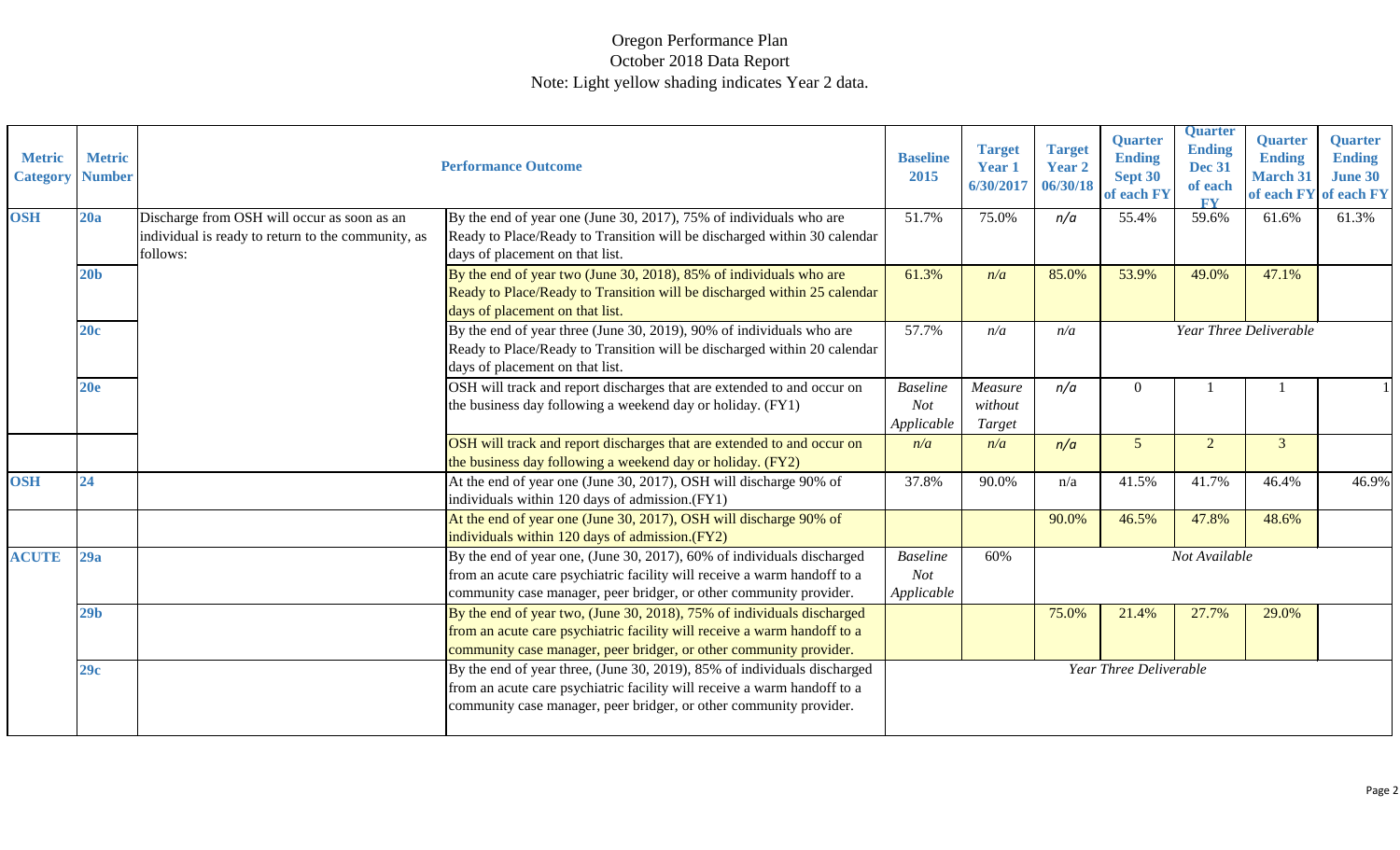#### Oregon Performance Plan October 2018 Data Report Note: Light yellow shading indicates Year 2 data.

| <b>Metric</b><br><b>Category</b> | <b>Metric</b><br><b>Number</b> | <b>Performance Outcome</b>                                                                                                                                                             | <b>Baseline</b><br>2015                     | <b>Target</b><br><b>Year 1</b><br>6/30/2017 | <b>Target</b><br><b>Year 2</b><br>06/30/18 | <b>Quarter</b><br><b>Ending</b><br>Sept 30<br>of each FY | <b>Quarter</b><br><b>Ending</b><br><b>Dec 31</b><br>of each<br><b>FV</b> | Quarter<br><b>Ending</b><br><b>March 31</b><br>of each FY | <b>Quarter</b><br><b>Ending</b><br><b>June 30</b><br>of each FY |
|----------------------------------|--------------------------------|----------------------------------------------------------------------------------------------------------------------------------------------------------------------------------------|---------------------------------------------|---------------------------------------------|--------------------------------------------|----------------------------------------------------------|--------------------------------------------------------------------------|-----------------------------------------------------------|-----------------------------------------------------------------|
| <b>ACUTE</b>                     | 30                             | OHA will continue to require that individuals receive a follow up visit<br>with a community mental health provider within 7 days of discharge, and<br>OHA will report this data. (FY1) | 79.4%                                       | Measure<br>without<br>Target                |                                            | 71.5%                                                    | 72.0%                                                                    | 73.0%                                                     | 74.20%                                                          |
|                                  |                                | OHA will continue to require that individuals receive a follow up visit<br>with a community mental health provider within 7 days of discharge, and<br>OHA will report this data. (FY2) | n/a                                         | n/a                                         | Measure<br>without<br><b>Target</b>        | 75.7%                                                    | 77.8%                                                                    | 77.2%                                                     |                                                                 |
| <b>ACUTE</b>                     | 31a                            | OHA will monitor and report the 30 day rates of readmission, by acute<br>care psychiatric facility. (FY1)                                                                              | 9.2%                                        | Measure<br>without<br>Target                |                                            | 10.9%                                                    | 11.1%                                                                    | 10.3%                                                     | 10.60%                                                          |
|                                  |                                | OHA will monitor and report the 30 day rates of readmission, by acute<br>care psychiatric facility. (FY2)                                                                              | n/a                                         | n/a                                         | <b>Measure</b><br>without<br><b>Target</b> | 11.0%                                                    | 10.8%                                                                    | 11.8%                                                     |                                                                 |
|                                  |                                | OHA will monitor and report the 180 day rates of readmission, by acute<br>care psychiatric facility. (FY1)                                                                             | 21.3%                                       | Measure<br>without<br>Target                |                                            | 22.6%                                                    | 22.6%                                                                    | 22.7%                                                     | 22.80%                                                          |
|                                  |                                | OHA will monitor and report the 180 day rates of readmission, by acute<br>care psychiatric facility. (FY2)                                                                             | n/a                                         | n/a                                         | Measure<br>without<br>Target               | 23.8%                                                    | 22.9%                                                                    | 23.4%                                                     |                                                                 |
| <b>ACUTE</b>                     | 31b<br>32                      | Two or more readmissions to acute care psychiatric hospital in a six<br>month period. (FY1)                                                                                            | <b>Baseline</b><br><b>Not</b><br>Applicable | Data for<br>Process<br>Measure              |                                            | Data Not Available                                       | 346                                                                      | 280                                                       | 284                                                             |
|                                  |                                | Two or more readmissions to acute care psychiatric hospital in a six<br>month period. (FY2)                                                                                            | n/a                                         | n/a                                         | Data for<br>Process<br><b>Measure</b>      | 305                                                      | 314                                                                      | 291                                                       |                                                                 |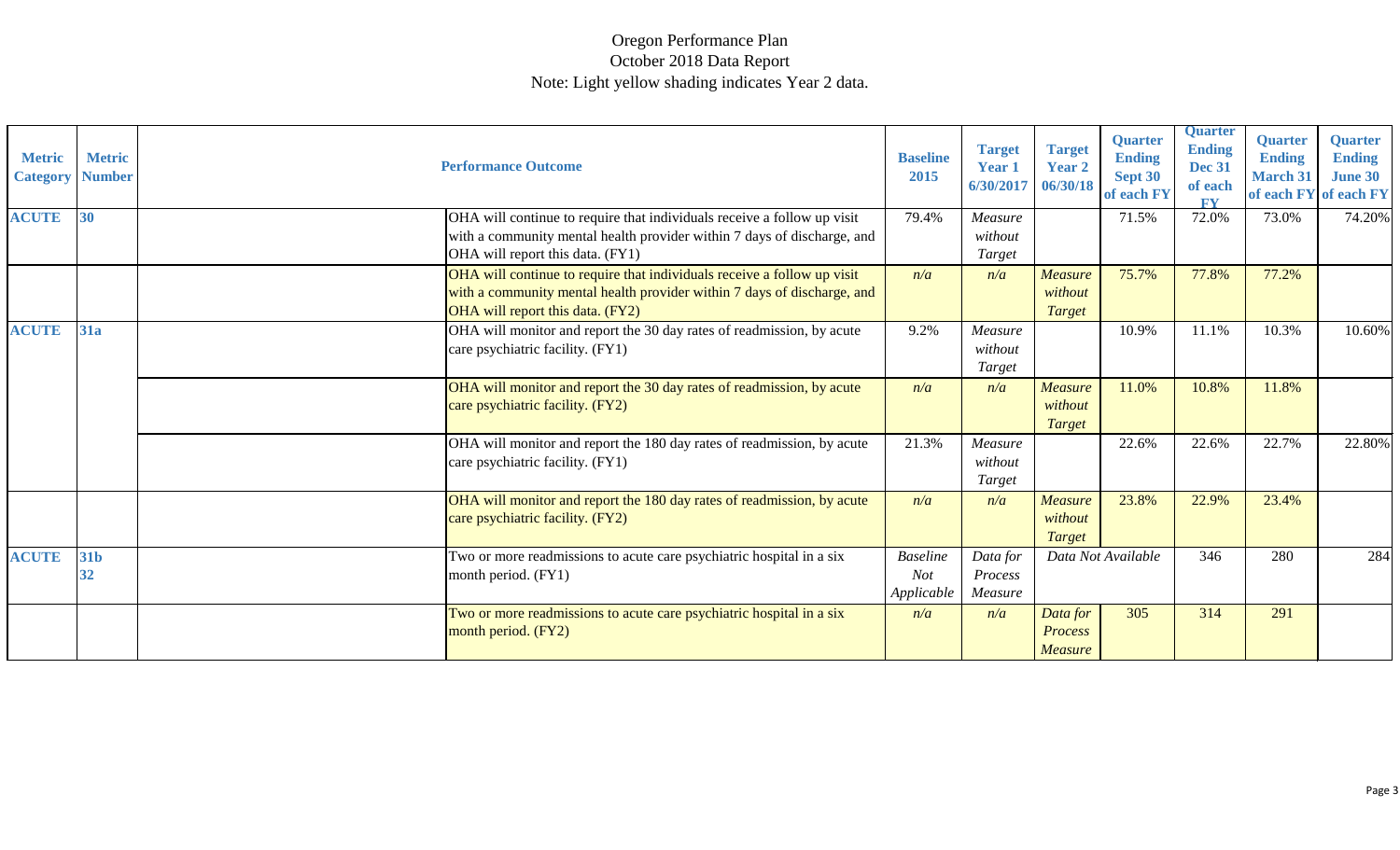| <b>Metric</b><br><b>Category Number</b> | <b>Metric</b>   |                                                                                                                                                                               | <b>Performance Outcome</b>                                                                                                                                                                                                                | <b>Baseline</b><br>2015 | <b>Target</b><br><b>Year 1</b><br>6/30/2017 | <b>Target</b><br><b>Year 2</b><br>06/30/18 | <b>Quarter</b><br><b>Ending</b><br>Sept 30<br>of each FY | <b>Quarter</b><br><b>Ending</b><br><b>Dec 31</b><br>of each<br><b>FY</b> | <b>Quarter</b><br><b>Ending</b><br><b>March 31</b><br>of each FY | Quarter<br><b>Ending</b><br><b>June 30</b><br>of each FY |
|-----------------------------------------|-----------------|-------------------------------------------------------------------------------------------------------------------------------------------------------------------------------|-------------------------------------------------------------------------------------------------------------------------------------------------------------------------------------------------------------------------------------------|-------------------------|---------------------------------------------|--------------------------------------------|----------------------------------------------------------|--------------------------------------------------------------------------|------------------------------------------------------------------|----------------------------------------------------------|
| <b>ACUTE</b>                            | 35              |                                                                                                                                                                               | OHA will measure the average length of stay of individuals with SPMI in<br>acute care psychiatric facilities, by hospital. (FY1)                                                                                                          | 8.9                     | Measure<br>without<br>Target                |                                            | 9.6                                                      | 9.6                                                                      | 11.0                                                             | 11.24                                                    |
|                                         |                 |                                                                                                                                                                               | OHA will measure the average length of stay of individuals with SPMI in<br>acute care psychiatric facilities, by hospital. (FY2)                                                                                                          | n/a                     | n/a                                         | <b>Measure</b><br>without<br>Target        | 11.5                                                     | 11.4                                                                     | 11.2                                                             |                                                          |
|                                         | 35              |                                                                                                                                                                               | OHA will also report the number of individuals with SPMI in each facility<br>whose length of stay exceeds 20 days. (FY1)                                                                                                                  | 385                     | Measure<br>without<br>Target                |                                            | 435                                                      | 423                                                                      | 459                                                              | 475                                                      |
|                                         |                 |                                                                                                                                                                               | OHA will also report the number of individuals with SPMI in each facility<br>whose length of stay exceeds 20 days. (FY2)                                                                                                                  | n/a                     | n/a                                         | <b>Measure</b><br>without<br>Target        | 534                                                      | 529                                                                      | 509                                                              |                                                          |
| <b>ED</b>                               | <b>40a</b>      | OHA will reduce recidivism to emergency<br>departments for the psychiatric purposes, by taking<br>the following steps:                                                        | OHA will monitor the number of individuals with SPMI with two or more<br>readmissions to an emergency department for psychiatric reasons in a six<br>month period, by CCO (previously stated by hospital). (FY1)                          | 1,067                   | Measure<br>without<br>Target                |                                            | 924                                                      | 919                                                                      | 865                                                              | 834                                                      |
|                                         |                 |                                                                                                                                                                               | OHA will monitor the number of individuals with SPMI with two or more<br>readmissions to an emergency department for psychiatric reasons in a six<br>month period, by CCO (previously stated by hospital). (FY2)                          | n/a                     | n/a                                         | <b>Measure</b><br>without<br>Target        | 828                                                      | 935                                                                      | 838                                                              |                                                          |
| ED                                      | <b>41a</b>      | OHA will reduce the rate of visits to general<br>emergency departments by individuals with SPMI                                                                               | By the end of year one (June 30, 2017), there will be a $10\%$ reduction<br>from the baseline.                                                                                                                                            | 1.5                     | 1.4                                         |                                            | 2.0                                                      | 2.1                                                                      | 2.0                                                              | 2.0                                                      |
|                                         | 41 <sub>b</sub> | for mental health reasons, as follows:<br>(excludes Unity)                                                                                                                    | By the end of year two (June 30, 2018), there will be a $20\%$ reduction<br>from the baseline.                                                                                                                                            | n/a                     | n/a                                         | 1.3                                        | 1.97                                                     | 1.9                                                                      | 1.82                                                             |                                                          |
| <b>ED</b>                               | 43              | OHA is working with hospitals to determine a<br>strategy for collecting data regarding individuals<br>with SPMI who are in emergency departments for<br>longer than 23 hours. | OHA will begin reporting this information in July 2017, and will provide<br>data by quarter thereafter. OHA will report this information by region.<br>OHA will pursue efforts to encourage reporting on a hospital-by-hospital<br>basis. |                         |                                             |                                            | Not Available                                            |                                                                          |                                                                  |                                                          |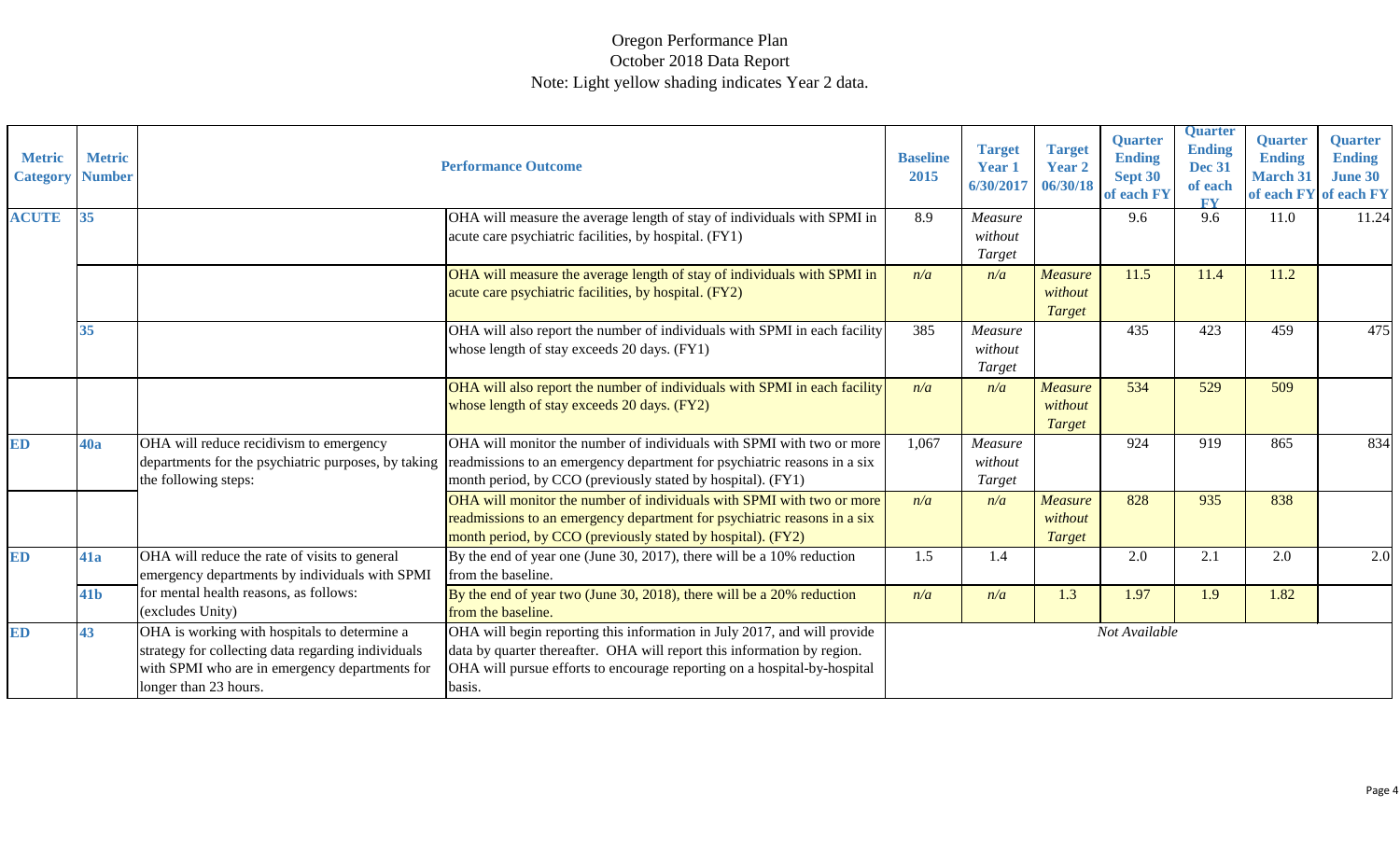| <b>Metric</b><br><b>Category</b> | <b>Metric</b><br><b>Number</b> |                                                                                                                                                                      | <b>Performance Outcome</b>                                                                                                                                                                                                                                                    | <b>Baseline</b><br>2015              | <b>Target</b><br>Year 1<br>6/30/2017 | <b>Target</b><br><b>Year 2</b><br>06/30/18 | <b>Quarter</b><br><b>Ending</b><br>Sept 30<br>of each FY | <b>Quarter</b><br><b>Ending</b><br><b>Dec 31</b><br>of each<br><b>FY</b> | <b>Quarter</b><br><b>Ending</b><br><b>March 31</b><br>of each FY | <b>Quarter</b><br><b>Ending</b><br><b>June 30</b><br>of each FY |
|----------------------------------|--------------------------------|----------------------------------------------------------------------------------------------------------------------------------------------------------------------|-------------------------------------------------------------------------------------------------------------------------------------------------------------------------------------------------------------------------------------------------------------------------------|--------------------------------------|--------------------------------------|--------------------------------------------|----------------------------------------------------------|--------------------------------------------------------------------------|------------------------------------------------------------------|-----------------------------------------------------------------|
| $SE*$                            | 45a                            |                                                                                                                                                                      | The number of individuals with SPMI who receive supported employment<br>services who are employed in competitive integrated employment<br>(FY1)                                                                                                                               | <b>Baseline</b><br>Not<br>Applicable | Measure<br>without<br>Target         |                                            | 680                                                      | 697                                                                      | 628                                                              | 757                                                             |
|                                  |                                |                                                                                                                                                                      | The number of individuals with SPMI who receive supported employment<br>services who are employed in competitive integrated employment<br>(FY2)                                                                                                                               | n/a                                  | n/a                                  | Measure<br>without<br><b>Target</b>        | 749                                                      | 756                                                                      | 731                                                              |                                                                 |
| SE*                              | 45 <sub>b</sub>                |                                                                                                                                                                      | The number of individuals with SPMI who no longer receive supported<br>employment services and are employed without currently receiving<br>supportive services from a supported employment specialist (but who may Applicable<br>rely upon natural and other supports). (FY1) | <b>Baseline</b><br><b>Not</b>        | Measure<br>without<br>Target         |                                            | 114                                                      | 115                                                                      | 164                                                              | <b>110</b>                                                      |
|                                  |                                |                                                                                                                                                                      | The number of individuals with SPMI who no longer receive supported<br>employment services and are employed without currently receiving<br>supportive services from a supported employment specialist (but who may<br>rely upon natural and other supports). (FY2)            | n/a                                  | n/a                                  | <b>Measure</b><br>without<br><b>Target</b> | 121                                                      | 127                                                                      | 139                                                              |                                                                 |
| <b>SRTF</b>                      | 49 <b>b</b> (i)                | OHA will seek to reduce the length of stay of<br>civilly committed individuals in secure residential                                                                 | By the end of year one (June 30, 2017), there will be a 10% reduction<br>from the baseline. (Mean)                                                                                                                                                                            | 638.0                                | 574.2                                |                                            | 409.1                                                    | 552.8                                                                    | 543.5                                                            | 553                                                             |
|                                  | 49 <b>b</b> (ii)               | treatment facilities, as follows:                                                                                                                                    | By the end of year two (June 30, 2018), there will be a $20\%$ reduction<br>from the baseline.                                                                                                                                                                                |                                      |                                      | 510.2                                      | 449.7                                                    | 501.8                                                                    | 663.2                                                            |                                                                 |
| <b>SRTF</b>                      | 49c                            | OHA will regularly report on the number of civilly<br>committed individuals in SRTFs, their lengths of<br>stay, and the number of individuals who are<br>discharged. | Starting with year two of this Plan (July 1, 2017), OHA will collect data<br>identifying the type of, and the placement to which they are discharged.                                                                                                                         |                                      |                                      |                                            |                                                          |                                                                          |                                                                  |                                                                 |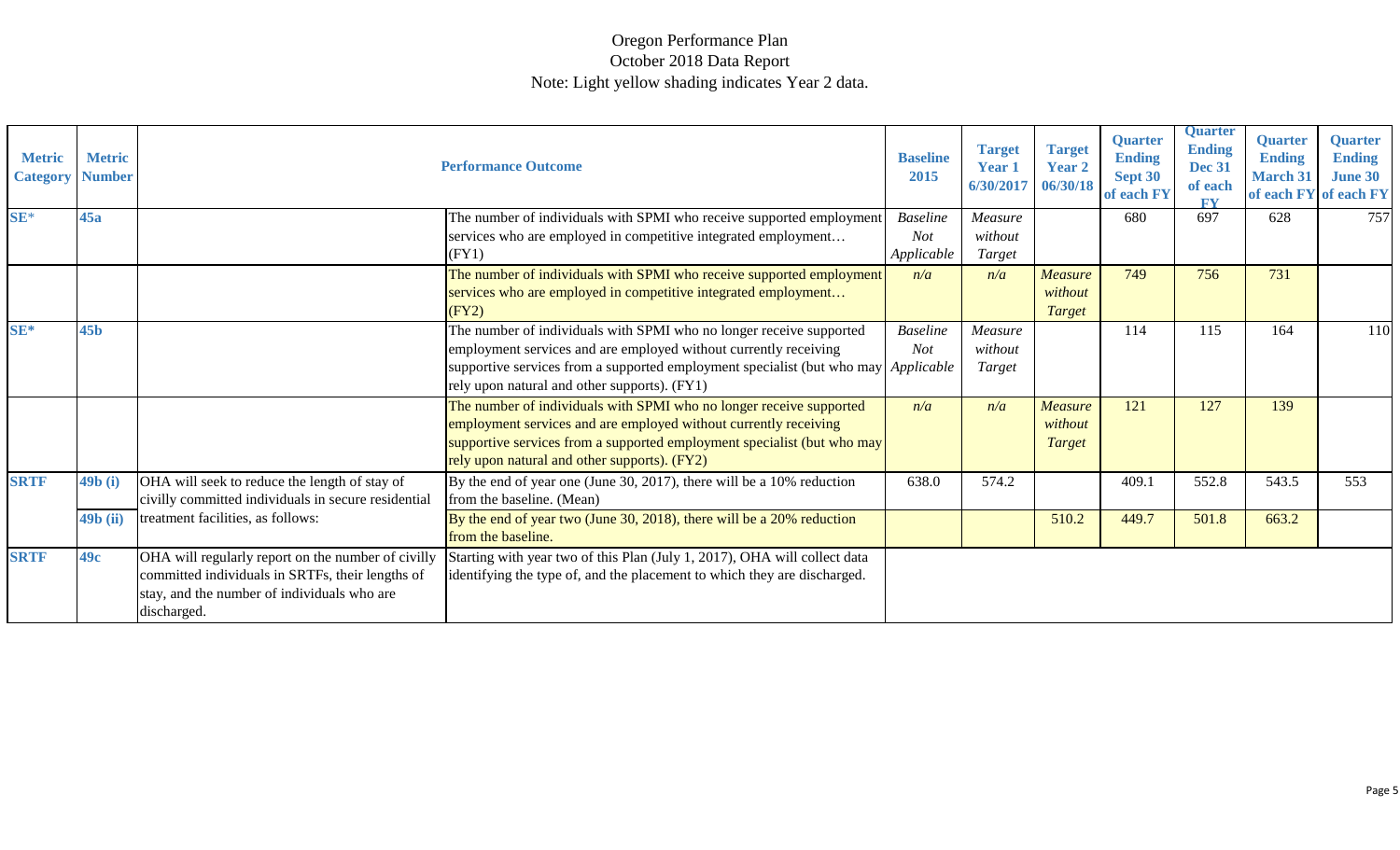\*\* Effective 01/01/2018, greater data accuracy due to implementation of quarterly reporting template. \* Quarterly data for metrics marked with a "\*" reflect 3 months of data for a given quarter. Quarterly data for other metrics are based on the past year's worth of data, reported on a rolling bases through the end of a giv

| <b>Metric</b><br><b>Category Number</b> | <b>Metric</b> |                                                                      | <b>Performance Outcome</b>                                               | <b>Baseline</b><br>2015 | <b>Target</b><br><b>Year 1</b><br>6/30/2017 | <b>Target</b><br><b>Year 2</b><br>06/30/18 | <b>Quarter</b><br><b>Ending</b><br>Sept 30<br>of each FY | <b>Quarter</b><br><b>Ending</b><br><b>Dec 31</b><br>of each<br><b>FV</b> | <b>Quarter</b><br><b>Ending</b><br><b>March 31</b><br>of each FY | <b>Quarter</b><br><b>Ending</b><br><b>June 30</b><br>of each FY |
|-----------------------------------------|---------------|----------------------------------------------------------------------|--------------------------------------------------------------------------|-------------------------|---------------------------------------------|--------------------------------------------|----------------------------------------------------------|--------------------------------------------------------------------------|------------------------------------------------------------------|-----------------------------------------------------------------|
| $\text{CID*}$                           | 52a           | OHA will work to decrease the number of                              | OHA will continue to report the number of individuals with SPMI          | <b>Baseline</b>         | Measure                                     |                                            | 1,553                                                    | 1,610                                                                    | 1,736                                                            | 2,499                                                           |
|                                         |               | individuals with serious and persistent mental                       | receiving jail diversion services. (FY1)                                 | <b>Not</b>              | without                                     |                                            |                                                          |                                                                          |                                                                  |                                                                 |
|                                         |               | illness who are arrested or admitted to jail based on                |                                                                          | Applicable              | Target                                      |                                            |                                                          |                                                                          |                                                                  |                                                                 |
|                                         |               | a mental health reason, by engaging in the                           | OHA will continue to report the number of individuals with SPMI          | n/a                     | n/a                                         | <b>Measure</b>                             | 1,822                                                    | 1,766                                                                    | 1,884                                                            |                                                                 |
|                                         |               | following strategies:                                                | receiving jail diversion services. (FY2)                                 |                         |                                             | without                                    |                                                          |                                                                          |                                                                  |                                                                 |
|                                         |               |                                                                      |                                                                          |                         |                                             | Target                                     |                                                          |                                                                          |                                                                  |                                                                 |
|                                         | 52a           |                                                                      | OHA will continue to report the number of reported diversions. (Pre-     | <b>Baseline</b>         | Measure                                     |                                            | 284                                                      | 385                                                                      | 346                                                              | 515                                                             |
|                                         |               | Booking) (FY1)                                                       | <b>Not</b>                                                               | without                 |                                             |                                            |                                                          |                                                                          |                                                                  |                                                                 |
|                                         |               |                                                                      |                                                                          | Applicable              | Target                                      |                                            |                                                          |                                                                          |                                                                  |                                                                 |
|                                         |               | OHA will continue to report the number of reported diversions. (Pre- | n/a                                                                      | n/a                     | Measure                                     | 356                                        | 350                                                      | 393                                                                      |                                                                  |                                                                 |
|                                         |               |                                                                      | <b>Booking</b> ) (FY2)                                                   |                         |                                             | without                                    |                                                          |                                                                          |                                                                  |                                                                 |
|                                         |               |                                                                      |                                                                          |                         |                                             | <b>Target</b>                              |                                                          |                                                                          |                                                                  |                                                                 |
|                                         | 52a           |                                                                      | OHA will continue to report the number of reported diversions. (Post-    | <b>Baseline</b>         | Measure                                     |                                            | 1,269                                                    | 1,225                                                                    | 1,390                                                            | 1,984                                                           |
|                                         |               | Booking) (FY1)                                                       | <b>Not</b>                                                               | without                 |                                             |                                            |                                                          |                                                                          |                                                                  |                                                                 |
|                                         |               |                                                                      |                                                                          | Applicable              | Target                                      |                                            |                                                          |                                                                          |                                                                  |                                                                 |
|                                         |               |                                                                      | OHA will continue to report the number of reported diversions. (Post-    | n/a                     | n/a                                         | <b>Measure</b>                             | 1,466                                                    | 1,416                                                                    | 1,491                                                            |                                                                 |
|                                         |               |                                                                      | <b>Booking</b> ) (FY2)                                                   |                         |                                             | without                                    |                                                          |                                                                          |                                                                  |                                                                 |
|                                         |               |                                                                      |                                                                          |                         |                                             | <b>Target</b>                              |                                                          |                                                                          |                                                                  |                                                                 |
|                                         | <b>52d</b>    |                                                                      | As of July 2016, OHA will track arrests of individuals with SPMI who are | <b>Baseline</b>         |                                             |                                            | Data Not Available                                       |                                                                          |                                                                  |                                                                 |
|                                         |               |                                                                      | enrolled in services and will provide data by quarter thereafter.        | <b>Not</b>              |                                             |                                            |                                                          |                                                                          |                                                                  |                                                                 |
|                                         |               |                                                                      |                                                                          | Applicable              |                                             |                                            |                                                          |                                                                          |                                                                  |                                                                 |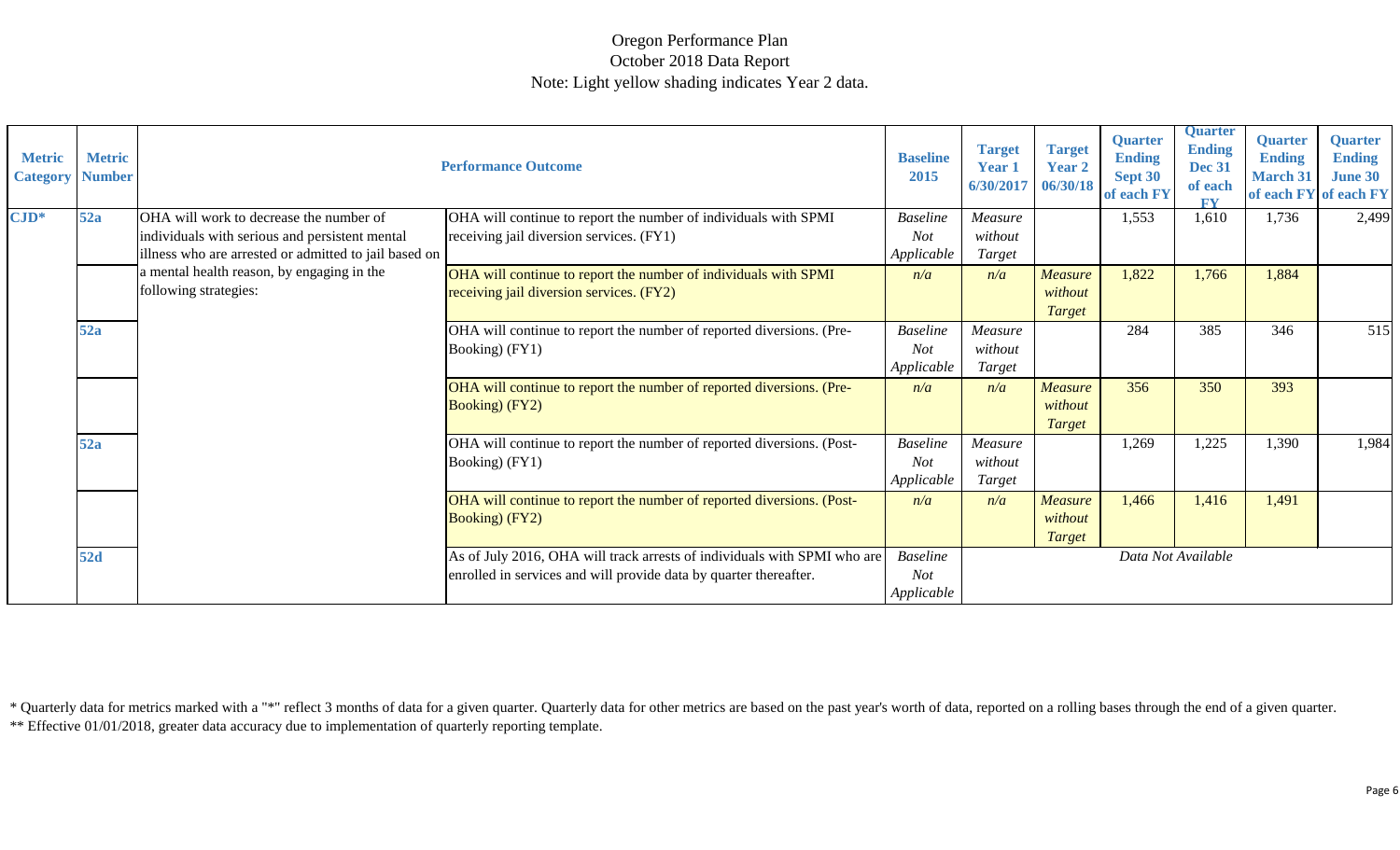#### **Rates of Readmission by Acute Care Facility (31a-b)**

### **2018 Q1 (April 1, 2017 – March 31, 2018)**

| <b>Acute Care Psychiatric Hospital</b>                        | Location  | $30$ -day | $180$ -day |
|---------------------------------------------------------------|-----------|-----------|------------|
| <b>Asante Rogue Regional Medical Center</b><br>(Rogue Valley) | Medford   | 10.4%     | 20.3%      |
| Bay Area Hospital                                             | Coos Bay  | 13.7%     | 23.9%      |
| Good Samaritan Regional Medical Center                        | Corvallis | 6.1%      | 15.9%      |
| <b>Unity/Legacy Emmanuel Medical Center</b>                   | Portland  | 14.0%     | 26.6%      |
| *Legacy Good Samaritan Medical Center                         | Portland  | 0.0%      | 3.8%       |
| *Oregon Health Sciences University                            | Portland  | 0.0%      | 4.5%       |
| Peace Health - Sacred Heart Medical Center                    | Eugene    | 10.8%     | 24.1%      |
| *Portland Adventist Medical Center                            | Portland  | 0.0%      | 0.0%       |
| <b>Providence Portland Medical Center</b>                     | Portland  | 13.7%     | 25.9%      |
| Providence St. Vincent Medical Center                         | Portland  | 12.1%     | 26.9%      |
| Salem Hospital                                                | Salem     | 10.6%     | 19.3%      |
| <b>St Charles Health System Sage View</b>                     | Bend      | 10.2%     | 19.0%      |
| <b>UBH</b> of Oregon (Cedar Hills)                            | Portland  | 13.2%     | 23.1%      |
|                                                               | Total:    | 11.8%     | 23.4%      |

\*Acute Care Psychiatric Facilities noted above will be closing their psychiatric units and transferring that capacity to Unity Center for Behavioral Health, effective January 1, 2017.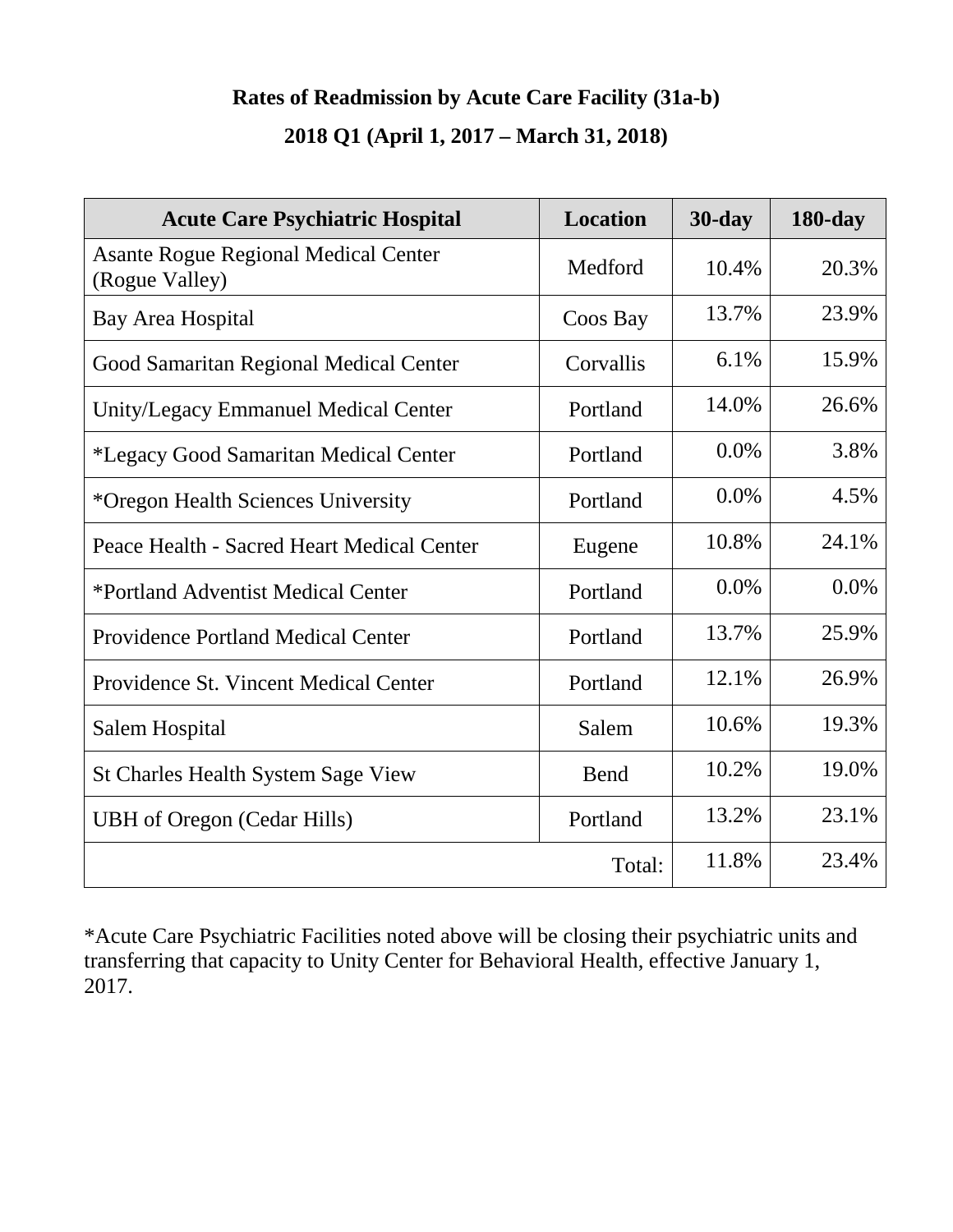## **Average Length of Stay in Acute Care Facilities, by Facility (35) 2018 Q1 (April 1, 2017 – March 31, 2018)**

| <b>Acute Care Psychiatric Hospital</b>                        | <b>Location</b> | <b>Average</b><br>Length<br>of Stay | <b>Number of</b><br><b>Individuals</b><br>whose<br><b>Length of</b><br><b>Stay</b><br>exceeds 20<br>days |
|---------------------------------------------------------------|-----------------|-------------------------------------|----------------------------------------------------------------------------------------------------------|
| <b>Asante Rogue Regional Medical Center</b><br>(Rogue Valley) | Medford         | 9.27                                | 31                                                                                                       |
| <b>Bay Area Hospital</b>                                      | Coos Bay        | 7.77                                | 13                                                                                                       |
| Good Samaritan Regional Medical Center                        | Corvallis       | 14.06                               | 47                                                                                                       |
| Unity/Legacy Emmanuel Medical Center                          | Portland        | 12.92                               | 180                                                                                                      |
| *Legacy Good Samaritan Medical Center                         | Portland        | 8.35                                | 3                                                                                                        |
| *Oregon Health Sciences University                            | Portland        | 4.80                                | $\mathbf{1}$                                                                                             |
| Peace Health - Sacred Heart Medical Center                    | Eugene          | 11.79                               | 56                                                                                                       |
| *Portland Adventist Medical Center                            | Portland        | 0.00                                | $\theta$                                                                                                 |
| <b>Providence Portland Medical Center</b>                     | Portland        | 12.85                               | 68                                                                                                       |
| Providence St. Vincent Medical Center                         | Portland        | 8.93                                | 27                                                                                                       |
| Salem Hospital                                                | Salem           | 12.84                               | 46                                                                                                       |
| St Charles Health System Sage View                            | <b>Bend</b>     | 7.84                                | 16                                                                                                       |
| <b>UBH</b> of Oregon (Cedar Hills)                            | Portland        | 10.09                               | 21                                                                                                       |
|                                                               | Total:          | 11.15                               | 509                                                                                                      |

\*Acute Care Psychiatric Facilities noted above will be closing their psychiatric units and transferring that capacity to Unity Center for Behavioral Health, effective January 1, 2017.